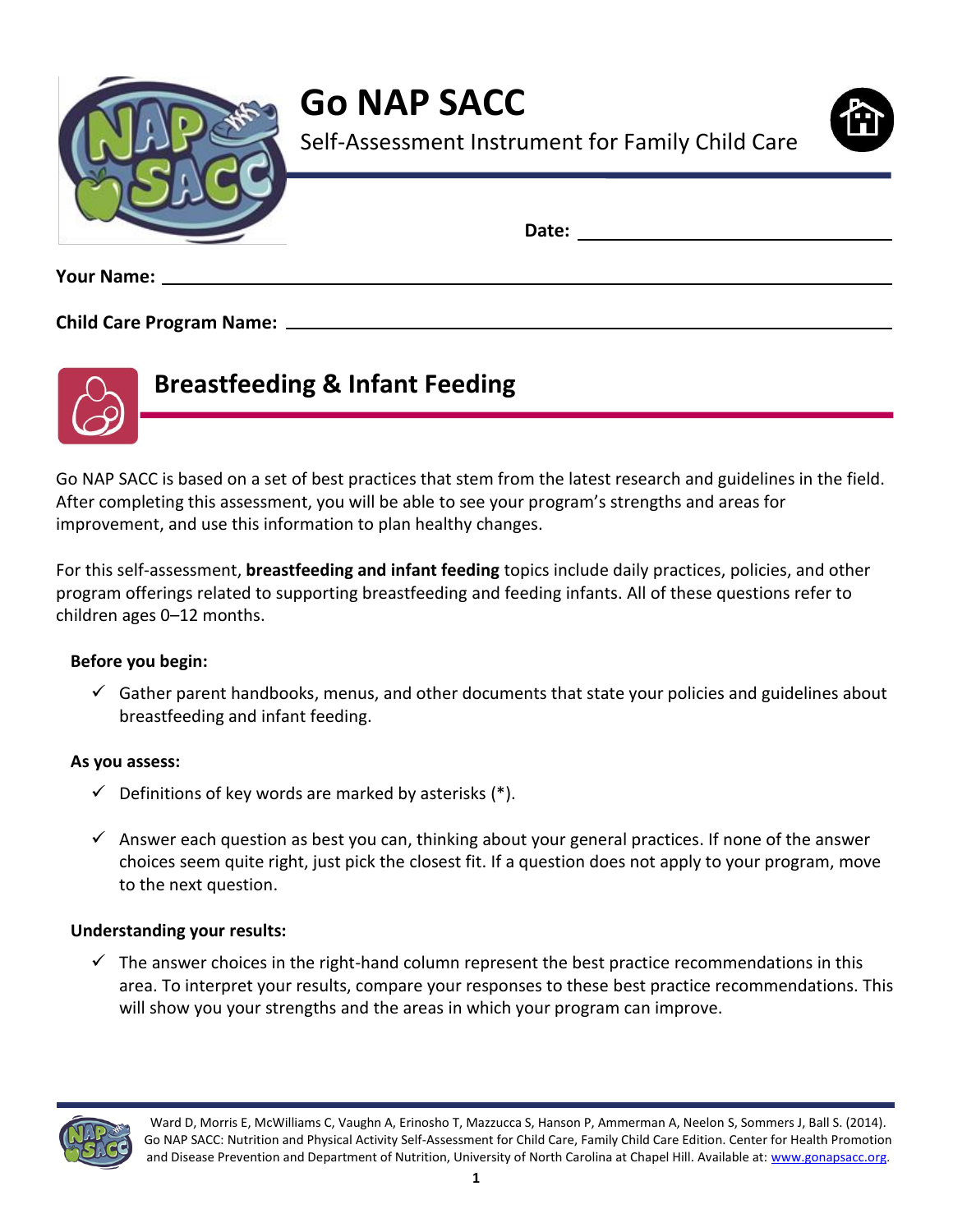| <b>Breastfeeding Environment</b> |                                                                                                                                                                                                                                                                                                                                                                                                                                                                                  |                                                                                                                           |                                                                                                     |                                                                                                         |  |  |
|----------------------------------|----------------------------------------------------------------------------------------------------------------------------------------------------------------------------------------------------------------------------------------------------------------------------------------------------------------------------------------------------------------------------------------------------------------------------------------------------------------------------------|---------------------------------------------------------------------------------------------------------------------------|-----------------------------------------------------------------------------------------------------|---------------------------------------------------------------------------------------------------------|--|--|
|                                  | 1. A quiet and comfortable space* for mothers to breastfeed or express breast milk is available:                                                                                                                                                                                                                                                                                                                                                                                 |                                                                                                                           |                                                                                                     |                                                                                                         |  |  |
|                                  | $\Box$ Rarely or never                                                                                                                                                                                                                                                                                                                                                                                                                                                           | □ Sometimes                                                                                                               | $\Box$ Often                                                                                        | $\Box$ Always                                                                                           |  |  |
|                                  | * This is a space other than a bathroom                                                                                                                                                                                                                                                                                                                                                                                                                                          |                                                                                                                           |                                                                                                     |                                                                                                         |  |  |
|                                  | See list and mark response below.<br>• Privacy<br>An electrical outlet<br>• Comfortable seating                                                                                                                                                                                                                                                                                                                                                                                  |                                                                                                                           | 2. The following are available to mothers in the space for breastfeeding or expressing breast milk: |                                                                                                         |  |  |
|                                  | $\Box$ None                                                                                                                                                                                                                                                                                                                                                                                                                                                                      | 1 feature                                                                                                                 | $\Box$ 2 features                                                                                   | $\Box$ 3 features                                                                                       |  |  |
|                                  | 3. Enough refrigerator and/or freezer space is available to allow all breastfeeding mothers to store expressed breast                                                                                                                                                                                                                                                                                                                                                            |                                                                                                                           |                                                                                                     |                                                                                                         |  |  |
|                                  | milk:<br>$\Box$ Rarely or never                                                                                                                                                                                                                                                                                                                                                                                                                                                  | □ Sometimes                                                                                                               | $\Box$ Often                                                                                        | $\Box$ Always                                                                                           |  |  |
|                                  | <b>Breastfeeding Support Practices</b>                                                                                                                                                                                                                                                                                                                                                                                                                                           |                                                                                                                           |                                                                                                     |                                                                                                         |  |  |
|                                  | 4. I promote breastfeeding and support mothers who provide breast milk for their infants by:<br>See list and mark response below.<br>" Talking with families about the benefits of breastfeeding<br>• Telling families about the ways my program supports breastfeeding<br>Telling families about community organizations* that provide breastfeeding support<br>Giving families educational materials <sup>+</sup><br>٠<br>Showing a positive attitude about breastfeeding<br>٠ |                                                                                                                           |                                                                                                     |                                                                                                         |  |  |
|                                  | None<br>ш                                                                                                                                                                                                                                                                                                                                                                                                                                                                        | $\Box$ 1 strategy                                                                                                         | $\Box$ 2-3 strategies                                                                               | $\Box$ 4-5 strategies                                                                                   |  |  |
|                                  | Community organizations that provide breastfeeding support can include the local public health department,<br>$\ast$<br>hospital, or local La Leche League group.<br>+ Educational materials can include brochures, tip sheets, and links to trusted websites.                                                                                                                                                                                                                   |                                                                                                                           |                                                                                                     |                                                                                                         |  |  |
|                                  |                                                                                                                                                                                                                                                                                                                                                                                                                                                                                  | <b>Breastfeeding Education &amp; Professional Development</b>                                                             |                                                                                                     |                                                                                                         |  |  |
|                                  | Never<br>$\ast$                                                                                                                                                                                                                                                                                                                                                                                                                                                                  | 5. I complete professional development* on promoting and supporting breastfeeding:<br>$\Box$ Less than 1 time per<br>year | $\Box$ 1 time per year                                                                              | 2 times per year or<br>more, including at least<br>1 in-person or online<br>training, when<br>available |  |  |
|                                  | Professional development can include taking in-person or online training for contact hours or continuing<br>education credits. It can also include reading brochures, books, or online articles from trusted organizations.                                                                                                                                                                                                                                                      |                                                                                                                           |                                                                                                     |                                                                                                         |  |  |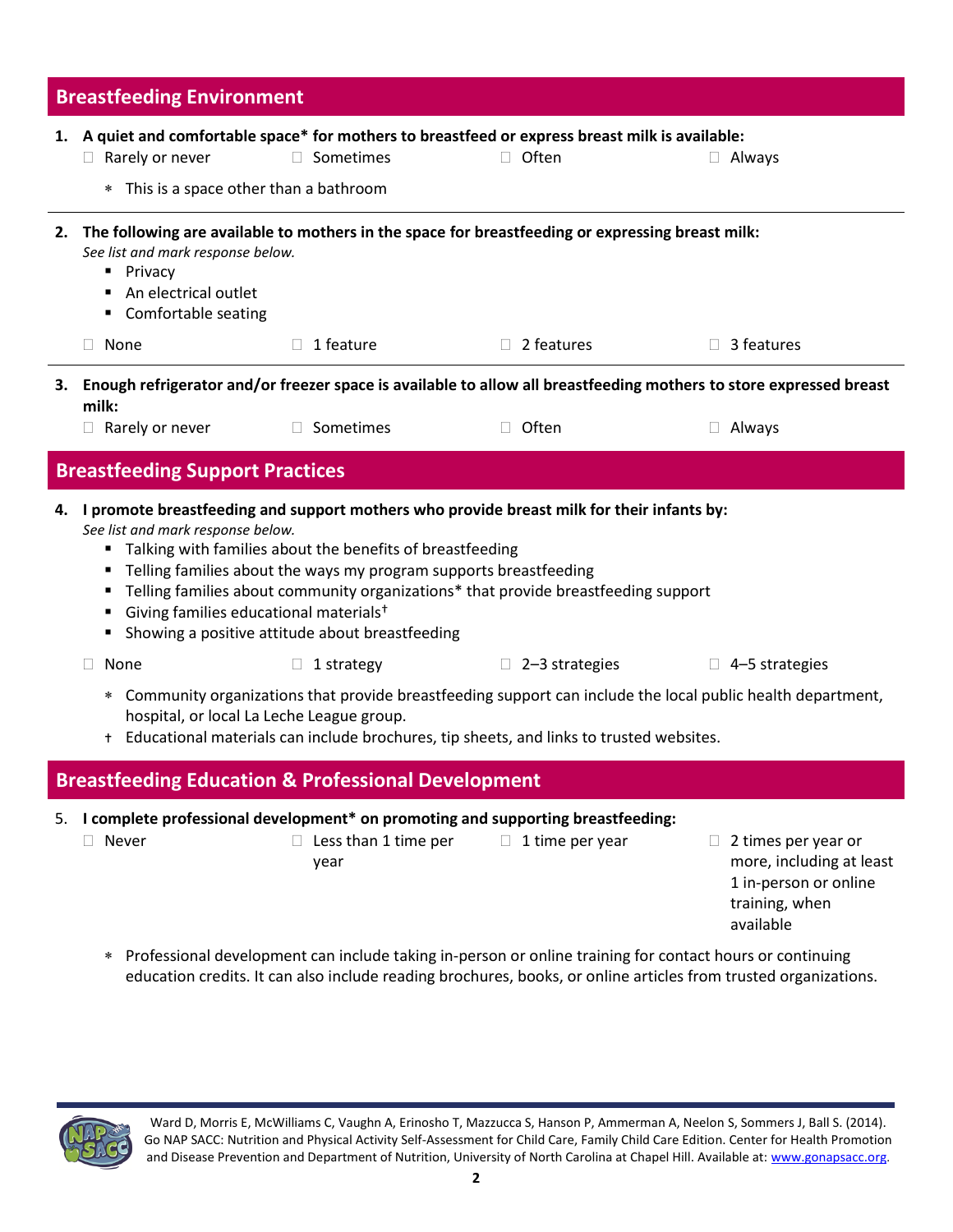| 6. | I have covered the following topics as part of this professional development:<br>See list and mark response below.<br>• Proper storage and handling of breast milk<br>Bottle-feeding a breastfed baby<br>Benefits of breastfeeding for mother and baby<br>Promoting breastfeeding and supporting breastfeeding mothers<br>Community organizations that support breastfeeding |         |                                                                                            |                                                                                                                                  |  |  |
|----|------------------------------------------------------------------------------------------------------------------------------------------------------------------------------------------------------------------------------------------------------------------------------------------------------------------------------------------------------------------------------|---------|--------------------------------------------------------------------------------------------|----------------------------------------------------------------------------------------------------------------------------------|--|--|
|    | None                                                                                                                                                                                                                                                                                                                                                                         | 1 topic | $2-3$ topics                                                                               | 4–5 topics                                                                                                                       |  |  |
| 7. | I offer expectant families and families with infants information* on breastfeeding:                                                                                                                                                                                                                                                                                          |         |                                                                                            |                                                                                                                                  |  |  |
|    | Rarely or never                                                                                                                                                                                                                                                                                                                                                              | $\Box$  | Only when families ask $\square$ When families ask and<br>at 1 set time during the<br>year | When families ask, at 1<br>set time during the<br>year, and I tell<br>prospective families<br>about my policies and<br>practices |  |  |

 Information can be offered through brochures, tip sheets, or your program's newsletters, website, or bulletin board. Information can be offered informally or during meetings or educational sessions with families.

# **Breastfeeding Policy**

- **8. My program's written policy\* on promoting and supporting breastfeeding includes the following topics:** *See list and mark response below.*
	- **Providing space for mothers to breastfeed or express breast milk**
	- **Providing refrigerator and/or freezer space to store expressed breast milk**
	- **My participation in professional development on breastfeeding**
	- **Providing families information on breastfeeding**
	- □ No written policy or policy does not include these topics  $\Box$  1 topic  $\Box$  2 topics  $\Box$  3–4 topics
		- A written policy can include any written guidelines about your program's operations or expectations for assistants, children, and families. Policies can be included in parent handbooks and other documents.

## **Infant Foods**

| 9.                                                                                                               | Rarely or never                                                                     | When I purchase cereal or formula for infants, I choose iron-rich products:<br>$\Box$ Sometimes | ∃ Often   | Always          |  |  |
|------------------------------------------------------------------------------------------------------------------|-------------------------------------------------------------------------------------|-------------------------------------------------------------------------------------------------|-----------|-----------------|--|--|
| 10. When I purchase or prepare mashed or pureed meats or vegetables for infants, these foods contain added salt: |                                                                                     |                                                                                                 |           |                 |  |  |
|                                                                                                                  | Always                                                                              | Often                                                                                           | Sometimes | Rarely or never |  |  |
| 11. I purchase baby food desserts* for infants that contain added sugar:                                         |                                                                                     |                                                                                                 |           |                 |  |  |
|                                                                                                                  | Always                                                                              | Often                                                                                           | Sometimes | Rarely or never |  |  |
|                                                                                                                  | Desserts are sweet mashed or pureed foods that are made with added sugar.<br>$\ast$ |                                                                                                 |           |                 |  |  |



Ward D, Morris E, McWilliams C, Vaughn A, Erinosho T, Mazzucca S, Hanson P, Ammerman A, Neelon S, Sommers J, Ball S. (2014). Go NAP SACC: Nutrition and Physical Activity Self-Assessment for Child Care, Family Child Care Edition. Center for Health Promotion and Disease Prevention and Department of Nutrition, University of North Carolina at Chapel Hill. Available at[: www.gonapsacc.org](http://www.gonapsacc.org/).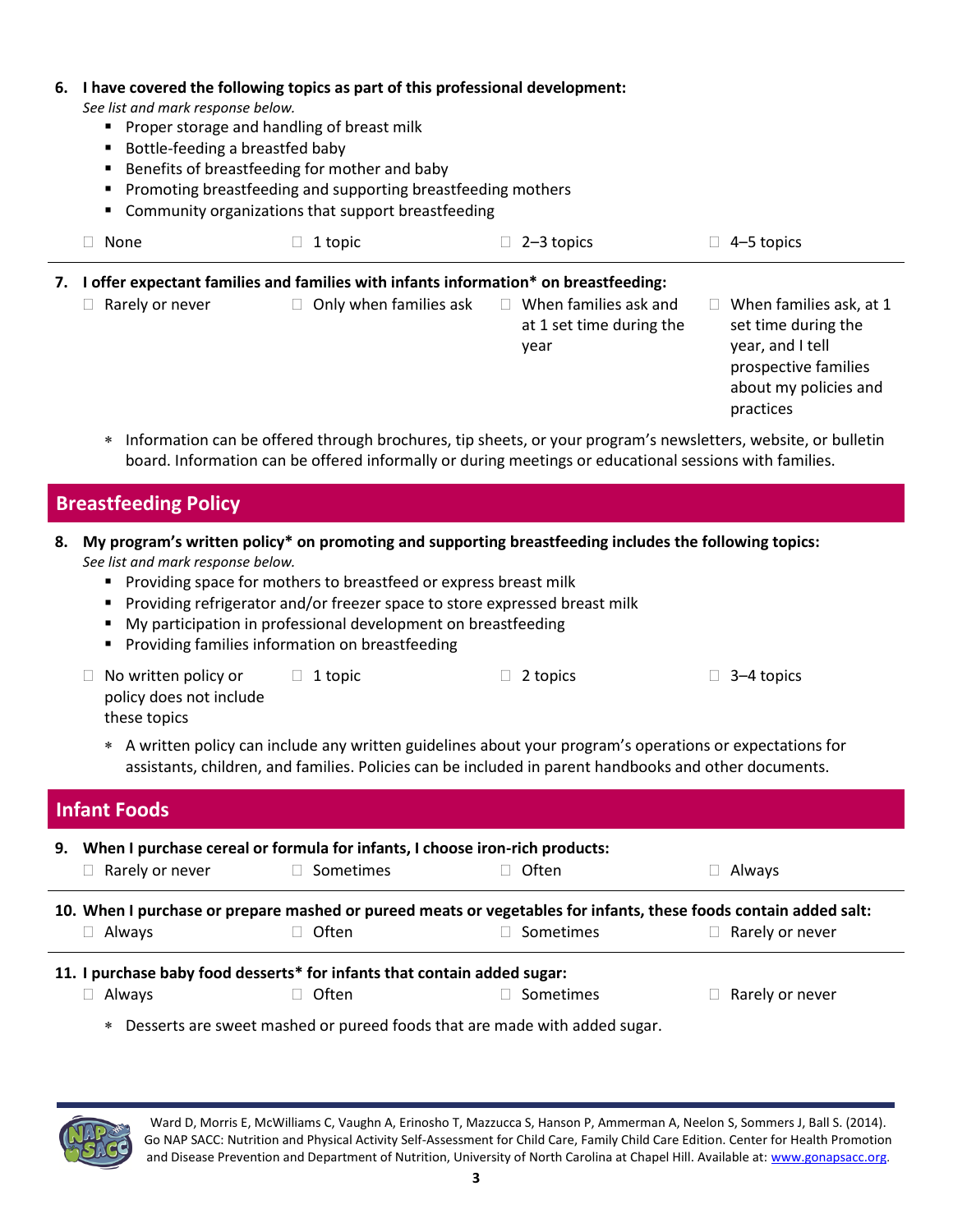#### **Feeding Practices 12. With permission from families, the timing of infant feedings in my program is:**  $\Box$  Feedings are only at fixed, scheduled times  $\Box$  Somewhat flexible to infants showing they are hungry,\* but feedings are mostly at fixed times □ Mostly flexible to infants showing they are hungry,\* but feedings are sometimes at fixed times  $\Box$  Fully flexible<sup>+</sup> to infants showing they are hungry\* Younger infants may show that they are hungry by rooting, sucking on their fingers, licking their lips, making excited movements, or fussing and crying. Older infants may reach for or point at food, open their mouths wide for food, or feed themselves when hungry. t The child might grow into his or her own schedule, but being fully flexible means that the provider always follows the child's lead in feedings. **13. I end infant feedings based on:\***  $\Box$  Only the amount of breast milk, formula, or food left  $\Box$  Mostly the amount of food left, but partly on infants showing they are full†  $\Box$  Mostly on infants showing they are full,† but partly on the amount of food left  $\Box$  Only on infants showing they are full† This question refers to cases in which you have permission from families to decide when to end infant feedings. t Infants show they are full by slowing the pace of eating, turning away, becoming fussy, and spitting out or refusing more food. **14. When feeding infants, I use responsive feeding techniques:\***  $\Box$  Rarely or never  $\Box$  Sometimes  $\Box$  Often  $\Box$  Always Responsive feeding techniques include making eye contact, talking, responding to infants' reactions during feedings or their signs of hunger and fullness, not propping feeding bottles, and feeding only one infant at a time. **15. During meal times, I praise and give hands-on help\* to guide older infants as they learn to feed themselves:** □ Rarely or never O Sometimes Often O Often O Always Praise and hands-on help includes encouraging finger-feeding, praising children for feeding themselves, and helping children use cups or other utensils. **16. I inform families about what, when, and how much their infants eat each day through:**  $\Box$  I do not inform families of daily infant feeding  $\Box$  A written report or a verbal report  $\Box$  Some days through both a written and verbal report, but usually one or the other  $\Box$  Both a written and verbal report each day



Ward D, Morris E, McWilliams C, Vaughn A, Erinosho T, Mazzucca S, Hanson P, Ammerman A, Neelon S, Sommers J, Ball S. (2014). Go NAP SACC: Nutrition and Physical Activity Self-Assessment for Child Care, Family Child Care Edition. Center for Health Promotion and Disease Prevention and Department of Nutrition, University of North Carolina at Chapel Hill. Available at[: www.gonapsacc.org](http://www.gonapsacc.org/).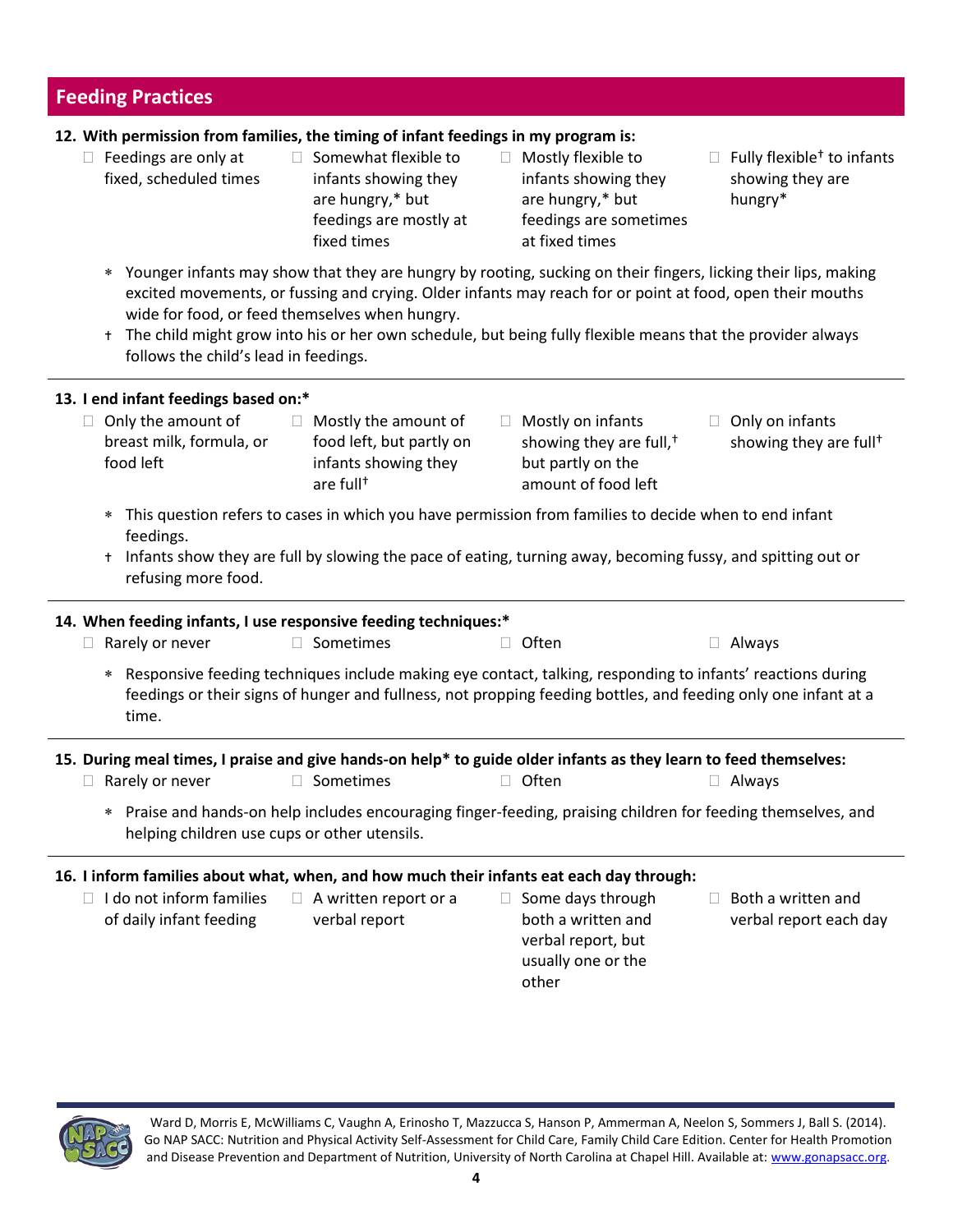# **17. The written infant feeding plan that families complete for my program includes the following information:**

*See list and mark response below.*

- **Infants' food intolerances, allergies, and preferences**
- **Instructions for introducing solid foods and new foods to infants**
- **Permission to feed infants when they show they are hungry and end feedings when they show they are full**
- **Instructions\*** for feeding infants who are breastfed or fed expressed breast milk
- $\Box$  None  $\Box$  1 topic  $\Box$  2–3 topics  $\Box$  4 topics
	- Instructions can include what to feed infants if there is no expressed breast milk available, and scheduling to avoid large feedings before mothers plan to breastfeed.

## **Infant Feeding Education & Professional Development**

| 18. I complete professional development on infant feeding and nutrition: |                                                                                                                                                                                                                                                                                                                                                            |                                                                                                             |                                                                     |                   |                                                                                                                        |  |
|--------------------------------------------------------------------------|------------------------------------------------------------------------------------------------------------------------------------------------------------------------------------------------------------------------------------------------------------------------------------------------------------------------------------------------------------|-------------------------------------------------------------------------------------------------------------|---------------------------------------------------------------------|-------------------|------------------------------------------------------------------------------------------------------------------------|--|
| $\mathbb{R}^n$                                                           | Never                                                                                                                                                                                                                                                                                                                                                      | Less than 1 time per<br>П.<br>year                                                                          | 1 time per year<br>$\mathbb{R}^n$                                   | $\mathbb{R}^n$    | 2 times per year or<br>more, including at least<br>1 in-person or online<br>training, when<br>available                |  |
|                                                                          | 19. I have covered the following topics as part of this professional development:<br>See list and mark response below.<br>Using responsive feeding techniques<br>Not propping feeding bottles<br>Introducing solid foods and new foods<br>Infant development* related to feeding and nutrition<br>Talking with families about infant feeding and nutrition |                                                                                                             |                                                                     |                   |                                                                                                                        |  |
| None                                                                     |                                                                                                                                                                                                                                                                                                                                                            | 1 topic<br>$\Box$                                                                                           | 2-3 topics                                                          | $\Box$ 4-5 topics |                                                                                                                        |  |
| $\ast$                                                                   | foods, and using spoons and cups.                                                                                                                                                                                                                                                                                                                          | Developmental milestones related to feeding include infants starting solid foods, feeding themselves finger |                                                                     |                   |                                                                                                                        |  |
| 20. I offer families information on infant feeding and nutrition:        |                                                                                                                                                                                                                                                                                                                                                            |                                                                                                             |                                                                     |                   |                                                                                                                        |  |
|                                                                          | Rarely or never                                                                                                                                                                                                                                                                                                                                            | Only when families ask                                                                                      | When families ask and<br>$\Box$<br>at 1 set time during the<br>year |                   | $\Box$ When families ask, at 1<br>set time during the<br>year, and at other<br>times as infants reach<br>developmental |  |



Ward D, Morris E, McWilliams C, Vaughn A, Erinosho T, Mazzucca S, Hanson P, Ammerman A, Neelon S, Sommers J, Ball S. (2014). Go NAP SACC: Nutrition and Physical Activity Self-Assessment for Child Care, Family Child Care Edition. Center for Health Promotion and Disease Prevention and Department of Nutrition, University of North Carolina at Chapel Hill. Available at[: www.gonapsacc.org](http://www.gonapsacc.org/).

milestones